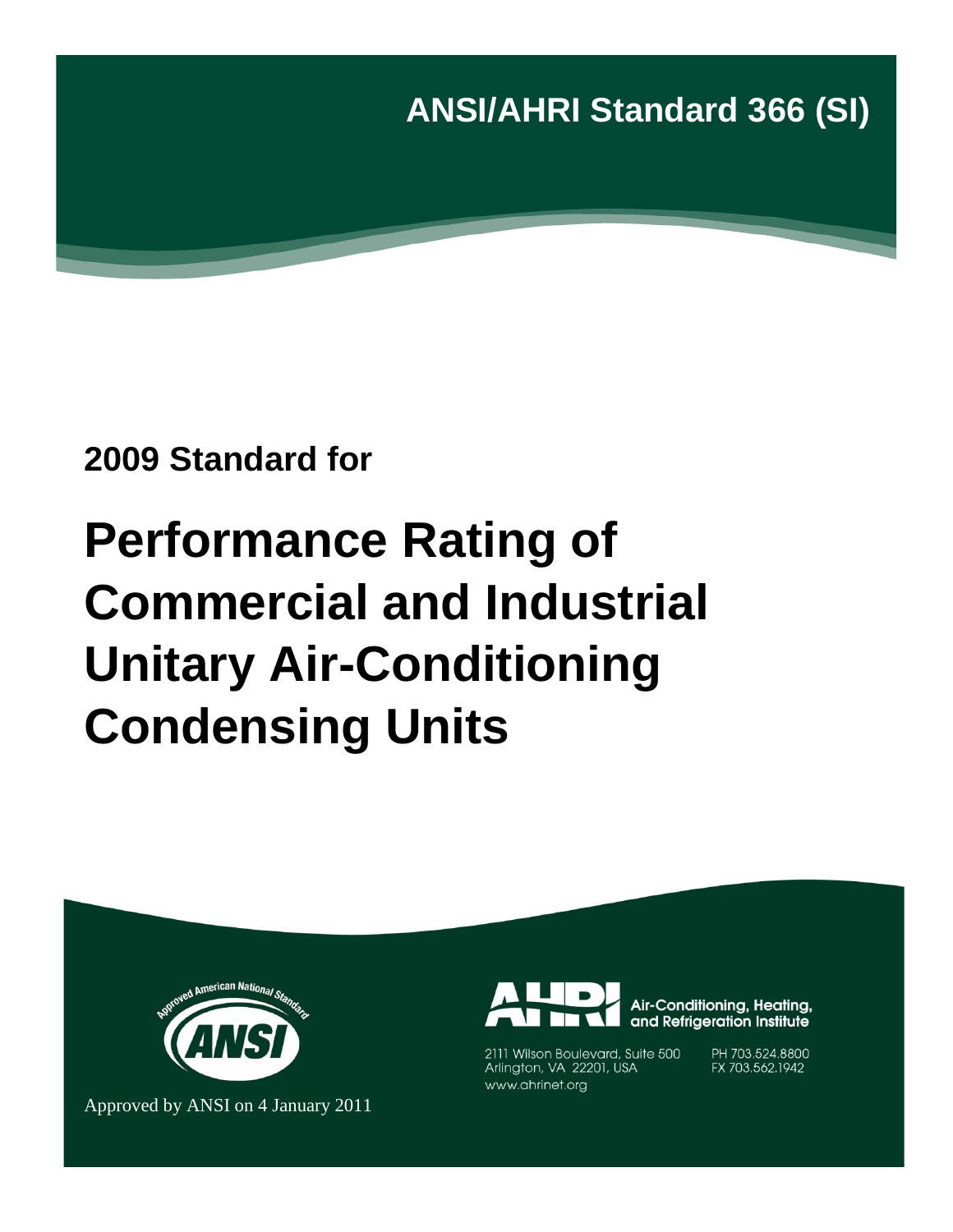## **IMPORTANT**

## *SAFETY DISCLAIMER*

AHRI does not set safety standards and does not certify or guarantee the safety of any products, components or systems designed, tested, rated, installed or operated in accordance with this standard/guideline. It is strongly recommended that products be designed, constructed, assembled, installed and operated in accordance with nationally recognized safety standards and code requirements appropriate for products covered by this standard/guideline.

AHRI uses its best efforts to develop standards/guidelines employing state-of-the-art and accepted industry practices. AHRI does not certify or guarantee that any tests conducted under the standards/guidelines will not be non-hazardous or free from risk.

Note:

This standard supersedes ARI Standard 365-2002. For I-P ratings, see ANSI/AHRI Standard 365 (I-P) – 2009.

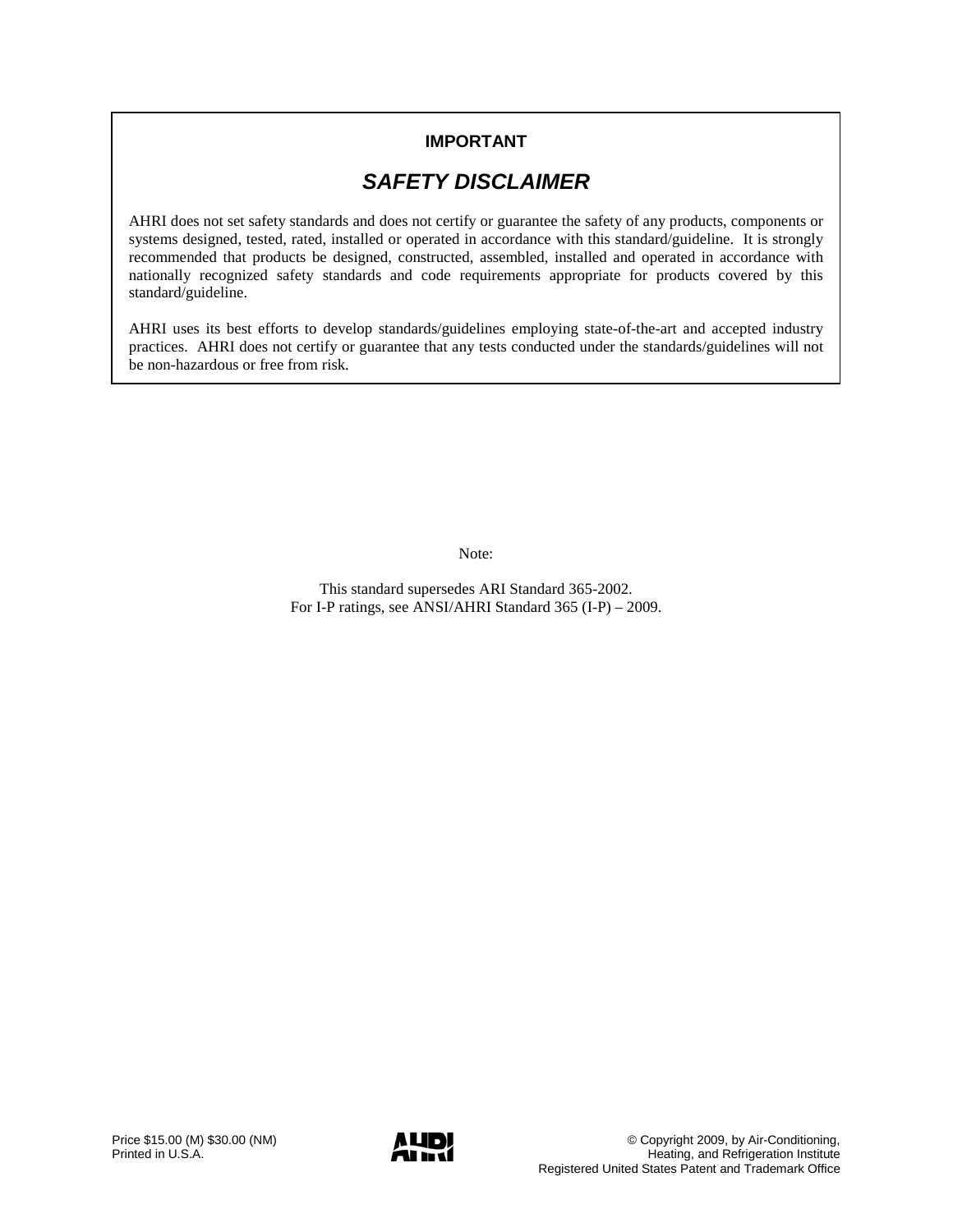## **TABLE OF CONTENTS**

| Section 1.  |  |
|-------------|--|
| Section 2.  |  |
| Section 3.  |  |
| Section 4.  |  |
| Section 5.  |  |
| Section 6.  |  |
| Section 7.  |  |
| Section 8.  |  |
| Section 9.  |  |
| Section 10. |  |

## **TABLES**

| Table 1. | Classifications of Commercial and Industrial Air-Conditioning |  |
|----------|---------------------------------------------------------------|--|
| Table 2. |                                                               |  |
|          |                                                               |  |

## **APPENDICES**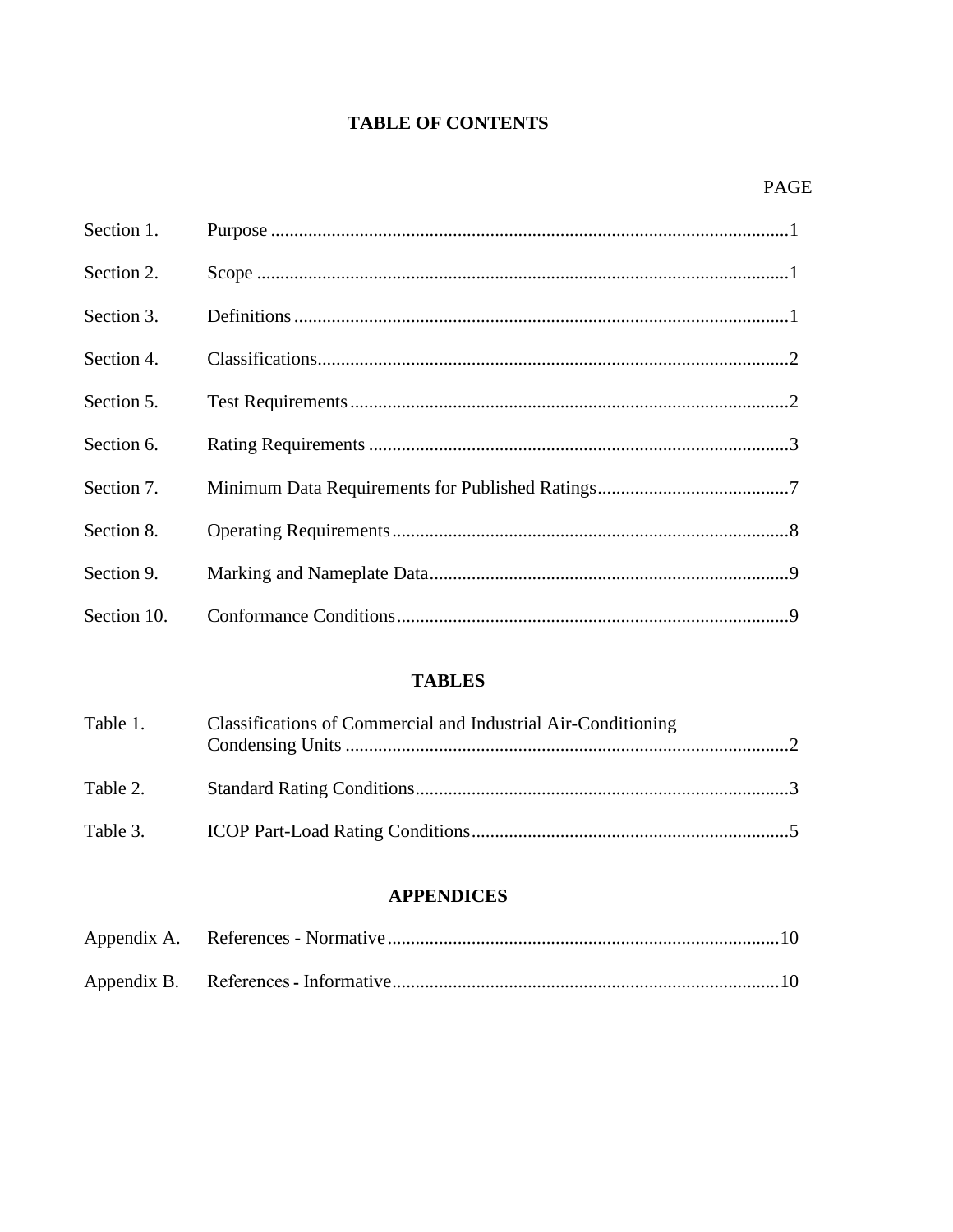# **PERFORMANCE RATING OF COMMERCIAL AND INDUSTRIAL UNITARY AIR-CONDITIONING CONDENSING UNITS**

#### **Section 1. Purpose**

**1.1** *Purpose.* The purpose of this standard is to establish for Commercial and Industrial Unitary Air-Conditioning Condensing Units: definitions; classifications; test requirements; rating requirements; minimum data requirements for Published Ratings; operating requirements; marking and nameplate data; and conformance conditions.

**1.1.1** *Intent.* This standard is intended for the guidance of the industry, including manufacturers, engineers, installers, contractors and users.

**1.1.2** *Review and Amendment.* This standard is subject to review and amendment as technology advances.

#### **Section 2. Scope**

**2.1** *Scope.* This standard applies to factory-made Commercial and Industrial Unitary Air-Conditioning Condensing Units greater than or equal to 40.0 kW as defined in Section 3.

**2.1.1** *Energy Source.* This standard applies only to electrically-driven, mechanical compression-type condensing units.

**2.2** *Exclusions.* This standard does not apply to the testing and rating of condensing units for refrigeration purposes, as defined in AHRI Standard 520.

#### **Section 3. Definitions**

All terms in this document shall follow the standard industry definitions in the current edition of ASHRAE *Terminology of Heating, Ventilation, Air-Conditioning and Refrigeration* unless otherwise defined in this section.

**3.1** *Bubble Point*. Refrigerant liquid saturation temperature at a specified pressure.

**3.2** *Commercial and Industrial Unitary Air-Conditioning Condensing Unit.* A factory-made assembly of refrigeration components designed to compress and liquefy a specific refrigerant. It consists of one or more refrigerant compressors, refrigerant condensers (air-cooled, evaporatively – cooled, and/or water-cooled), condenser fans and motors (where used) and factory-supplied accessories.

**3.3** *Cooling Capacity.* The capacity in watts obtained at specific conditions. It is equal to the increase in total enthalpy between the liquid refrigerant entering the expansion valve and superheated return gas multiplied by the mass flow rate of the refrigerant.

**3.4** *Coefficient of Performance (COP).* A ratio of the Cooling Capacity in kilowatts to the power input in kilowatts at any given set of Rating Conditions.

**3.5** *Dew Point.* Refrigerant vapor saturation temperature at a specified pressure.

**3.6** *Integrated Coefficient of Performance (ICOP).* A single number part-load efficiency figure of merit calculated per the method described in this standard.

**3.7** *Integrated Part-Load Value (IPLV).* A single number cooling part-load figure of merit calculated per the method described in Appendix C.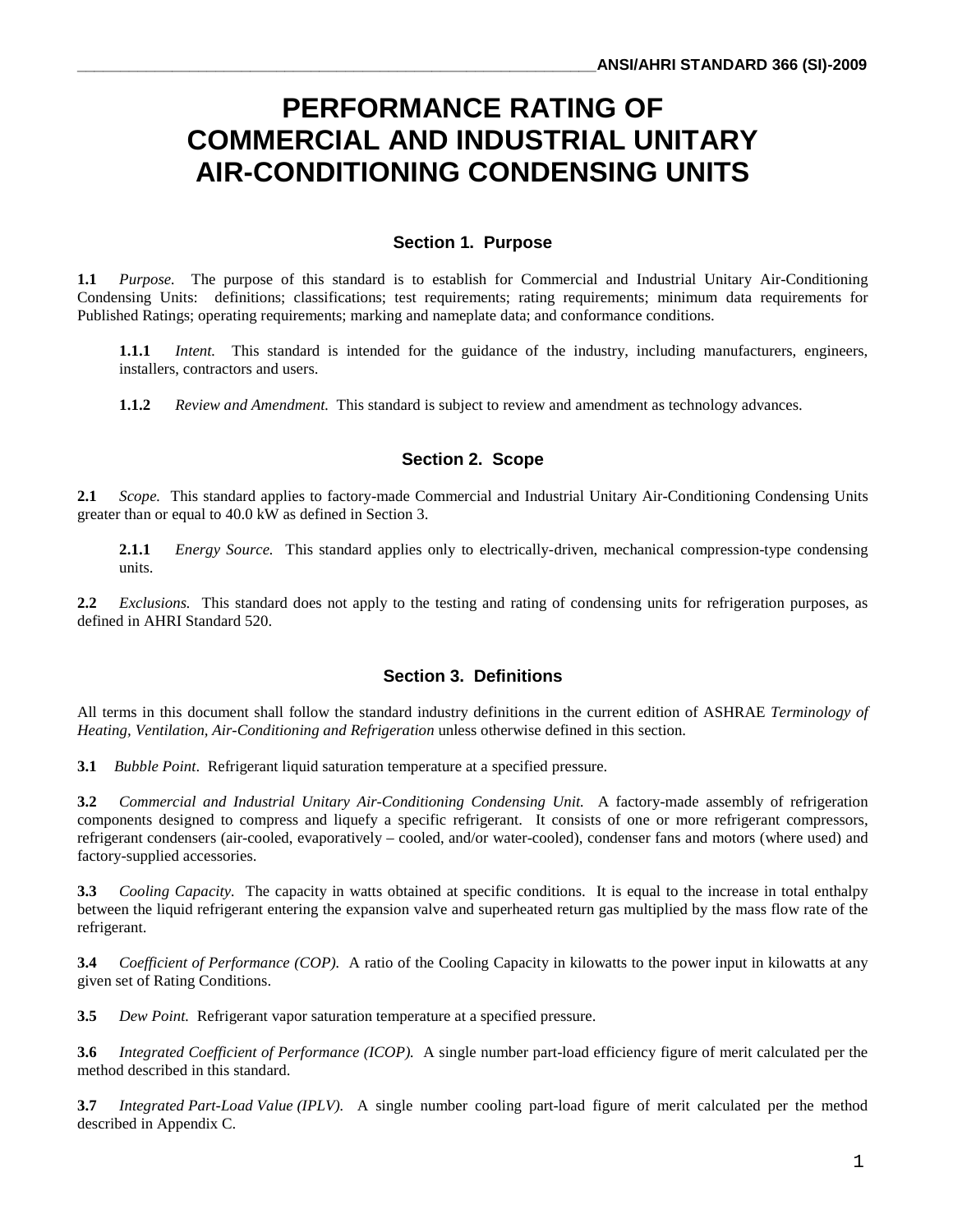#### **ANSI/AHRI STANDARD 366 (SI)-2009\_\_\_\_\_\_\_\_\_\_\_\_\_\_\_\_\_\_\_\_\_\_\_\_\_\_\_\_\_\_\_\_\_\_\_\_\_\_\_\_\_\_\_\_\_\_\_\_\_\_\_\_\_\_\_\_\_\_\_\_**

**3.8** *Published Rating.* A statement of the assigned values of those performance characteristics, under stated Rating Conditions, by which a unit may be chosen to fit its application. These values apply to all units of like nominal size and type (identification) produced by the same manufacturer. As used herein, the term Published Rating includes the rating of all performance characteristics shown on the unit or published in specifications, advertising, or other literature controlled by the manufacturer, at stated Rating Conditions.

**3.8.1** *Application Rating.* A rating based on tests performed at application Rating Conditions (other than Standard Rating Conditions).

**3.8.2** *Standard Rating.* A rating based on tests performed at Standard Rating Conditions.

**3.9** *Rating Conditions.* Any set of operating conditions under which a single level of performance results and which causes only that level of performance to occur.

**3.9.1** *Standard Rating Conditions.* Rating Conditions used as the basis of comparison for performance characteristics.

**3.10** *"Shall" or "Should."* "Shall" or "should" shall be interpreted as follows:

**3.10.1** *Shall.* Where "shall" or "shall not" is used for a provision specified, that provision is mandatory if compliance with the standard is claimed.

**3.10.2** *Should.* "Should" is used to indicate provisions which are not mandatory but which are desirable as good practice.

**3.11** *Single Number Rating*. The Cooling Capacity and COP determined by the results of the tests at Rating Condition No. 1 for air-cooled and evaporatively-cooled condensing units and at Rating Condition No. 3 for water-cooled condensing units (Section 6).

#### **Section 4. Classifications**

Equipment covered within the scope of this standard shall be classified as shown in Table 1:

| Table 1. Classifications of Commercial and<br><b>Industrial Air-Conditioning Condensing</b><br>Units |                     |                   |                 |  |  |  |  |
|------------------------------------------------------------------------------------------------------|---------------------|-------------------|-----------------|--|--|--|--|
| Designation                                                                                          | <b>AHRI</b><br>Type | Condenser<br>Type | Arrangeme<br>nt |  |  |  |  |
| Remote<br>Condensing                                                                                 | <b>RCU-A</b>        | Air               |                 |  |  |  |  |
| Unit (RCU)                                                                                           | RCU-E               | Evaporatively     | COMP            |  |  |  |  |
|                                                                                                      | <b>RCU-W</b>        | Water             | COND            |  |  |  |  |

#### **Section 5. Test Requirements**

**5.1** *Test Requirements.* All Standard Ratings shall be verified by tests conducted in accordance with ANSI/ASHRAE Standard 23 and with the test methods and procedures as described in this standard.

**5.1.1** An alternate method of verification may be by tests conducted in accordance with ANSI/ASHRAE Standard 37 provided that the suction dew point temperature and the return gas temperature are determined from the procedures in this standard.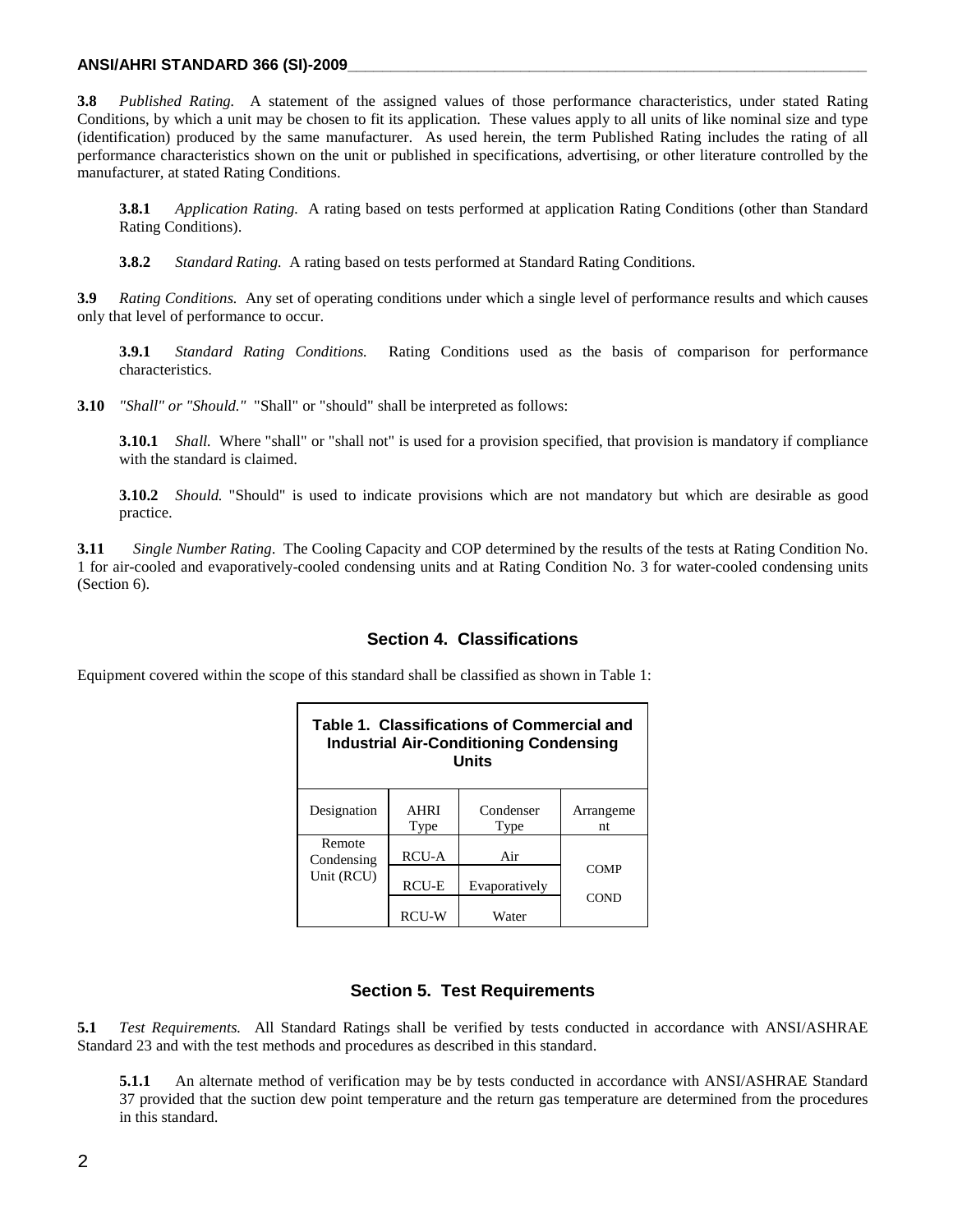#### **Section 6. Rating Requirements**

**6.1** *Standard Ratings.* Published Ratings shall be obtained at one or more of the Standard Rating Conditions as shown in Table 2. Power input shall be the total power input to the compressor(s), fan(s), controls, and any other components included as part of the condensing unit.

|                                                | <b>Table 2. Standard Rating Conditions</b> |                                                  |                                       |                                                  |  |  |  |  |  |
|------------------------------------------------|--------------------------------------------|--------------------------------------------------|---------------------------------------|--------------------------------------------------|--|--|--|--|--|
| Air- and Evaporatively-Cooled Condensing Units |                                            |                                                  |                                       |                                                  |  |  |  |  |  |
| Rating<br>Condition                            |                                            | Air Temperature Entering and<br>Surrounding Unit |                                       | Refrigerant Temperature Entering Condensing Unit |  |  |  |  |  |
|                                                | Dry-Bulb, °C                               | Wet-Bulb <sup>2</sup> , $^{\circ}$ C             | Suction Dew Point,<br>$\rm ^{\circ}C$ | Return Gas, <sup>o</sup> C                       |  |  |  |  |  |
| 1 <sup>3</sup>                                 | 35.0                                       | 24.0                                             | 7.0                                   | 15.5                                             |  |  |  |  |  |
| $\overline{2}$                                 | 27.0                                       | 19.0                                             | 7.0                                   | 15.5                                             |  |  |  |  |  |
|                                                |                                            |                                                  | Water-Cooled Condensing Units         |                                                  |  |  |  |  |  |
| Rating<br>Condition                            | Water<br>Temperature<br>Entering, °C       | Water<br>Temperature<br>Leaving, $\mathrm{C}$    | Suction Dew Point,<br>$\rm ^{\circ}C$ | Return Gas, <sup>o</sup> C                       |  |  |  |  |  |
| $3^3$                                          | 29.0                                       | 35.0                                             | 7.0                                   | 15.5                                             |  |  |  |  |  |
| 4<br>$\sim$ $\sim$                             | 24.0                                       | Same water flow<br>rate as established<br>above. | 7.0                                   | 15.5                                             |  |  |  |  |  |

Notes:

1) The liquid temperature and pressure leaving the condensing unit shall be reported by the manufacturer in its ratings.

2) Required for evaporatively-cooled condensing units only.

3) The Single Number Ratings are determined by the results of the tests at Rating Condition No. 1 or at Rating Condition No. 3.

**6.1.1** *Values of Standard Cooling Capacity Ratings.* These ratings shall be expressed only in terms of watts in multiples of 500 W for units with Standard Ratings of 117,000 W and under. For units with Standard Ratings of over 117,000 W, the ratings shall be expressed in multiples of 1,500 W.

**6.1.2** *Values of Standard Efficiency Ratings.* COP and ICOP shall be expressed in multiples of 0.01.

**6.1.3** *Single Number Ratings.* The reported values shall be determined by the results obtained at Rating Condition No. 1 or at Rating Condition No. 3.

**6.1.4** *Electrical Conditions.* Standard Rating tests shall be performed at the nameplate rated voltage(s) and frequency.

For condensing units with dual nameplate voltage ratings, Standard Rating tests shall be performed at both voltages, or at the lower of the two voltages, if only a single Standard Rating is to be published.

**6.1.5** *Condenser Airflow Rate.* All Standard Ratings for condensing units shall be determined at the condenser airflow rate specified by the manufacturer where the fan drive is adjustable. Where the fan drive is directconnected, Standard Ratings shall be determined at the condenser airflow flow established when the condensing unit is operated with all of the associated inlet louvers and any duct work and attachments considered by the manufacturer as normal installation practice. Once established, the airflow circulation rate of the condensing unit shall remain unchanged throughout all tests prescribed herein, except as altered by automatic controls.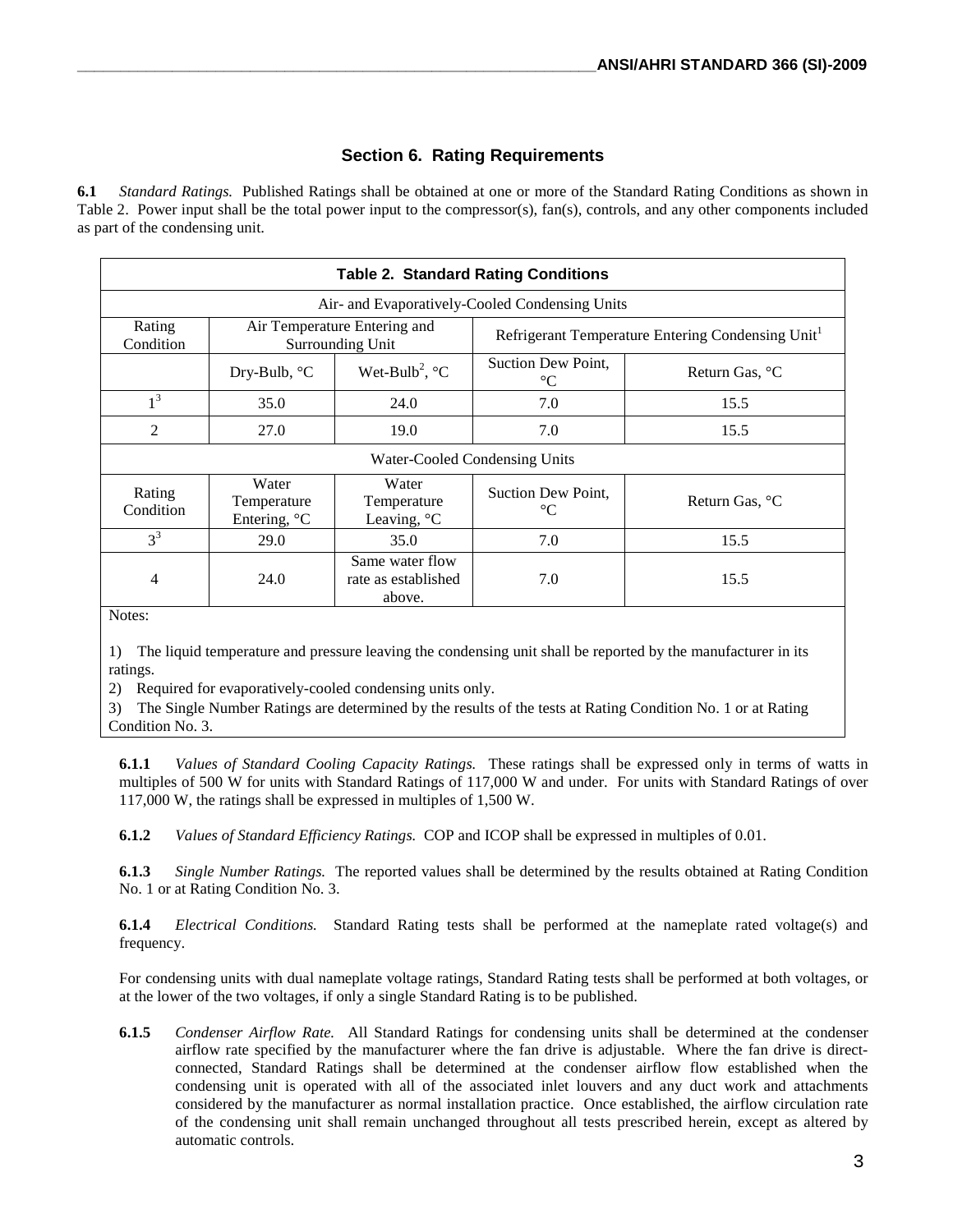**6.2** *Part-Load Rating.* Integrated Part-Load Value (IPLV) is in effect until January 1, 2010. See Appendix C for the method and calculation of IPLV. Effective January 1, 2010, all units rated in accordance with this standard shall include an Integrated Coefficient of Performance (ICOP), even if they only have one stage of capacity control.

**6.2.1** *General.* The ICOP is intended to be a measure of merit for the part load performance of the unit. Each building may have different part load performance due to local occupancy schedules, building construction, building location and ventilation requirements. For specific building energy analysis an hour-by-hour analysis program should be used.

**6.2.2** *Integrated Coefficient of Performance (ICOP).* For equipment covered by this standard, the ICOP shall be calculated using tests, derived data, and the following formula.

$$
ICOP = 0.020 \cdot A + 0.617 \cdot B + 0.238 \cdot C + 0.125 \cdot D
$$

Where:

|  | $A = COP$ at 100% capacity at design conditions                              |
|--|------------------------------------------------------------------------------|
|  | $\rm{B}$ = $\rm{COP}$ at 75% capacity and reduced ambient (refer to Table 3) |
|  | $C = COP$ at 50% capacity and reduced ambient (refer to Table 3)             |
|  | $D = COP$ at 25% capacity and reduced ambient (refer to Table 3)             |

The ICOP rating requires that the unit efficiency be determined at 100%, 75%, 50% and 25% load at the conditions specified in Table 3. If the unit, due to its capacity control logic cannot be operated at the 75%, 50%, or 25% load points, then the 75%, 50%, or 25% performance should be determined by plotting the efficiency vs. the percent load and using straight line segments to connect the actual performance points and interpolation to determine the rating performance at 75%, 50% and 25%. For the interpolation, an actual capacity point equal to or less than the required rating point must be used to plot the curves. Extrapolation of the data is not allowed.

If the unit cannot be unloaded to the 75%, 50%, or 25% load, then the unit should be run at the minimum step of unloading at the condensing unit conditions defined for each of the rating load points and then adjust the efficiency for cyclic performance using the following equation.

$$
COP = \frac{LF \cdot Capacity}{LF \cdot (C_{D} \cdot (P_C + P_{CF})) + P_{CT}}
$$

Where:

| Capacity | $=$ | Measured capacity (watts) at the lowest machine unloading point operating at the desired<br>part load rating condition.                                                                        |
|----------|-----|------------------------------------------------------------------------------------------------------------------------------------------------------------------------------------------------|
| $P_C$    |     | = Compressor power (watts) at the lowest machine unloading point operating at the desired<br>part load rating condition.                                                                       |
| $P_{CD}$ |     | $=$ Condenser fan power (watts), if applicable at the minimum step of unloading at the desired<br>part load rating condition                                                                   |
| $P_{CT}$ |     | $=$ Control circuit power and any auxiliary loads (watts).                                                                                                                                     |
| $C_D$    |     | $=$ is the degradation coefficient to account for cycling of the compressor for capacity less<br>than the minimum step of capacity. $CD$ should be determined using the following<br>equation. |

$$
C_{\rm p} = (-0.13 \cdot \text{LF}) + 1.13 \tag{3}
$$

Where:

 $LF = Fractional$  "on" time for last stage at the desired load point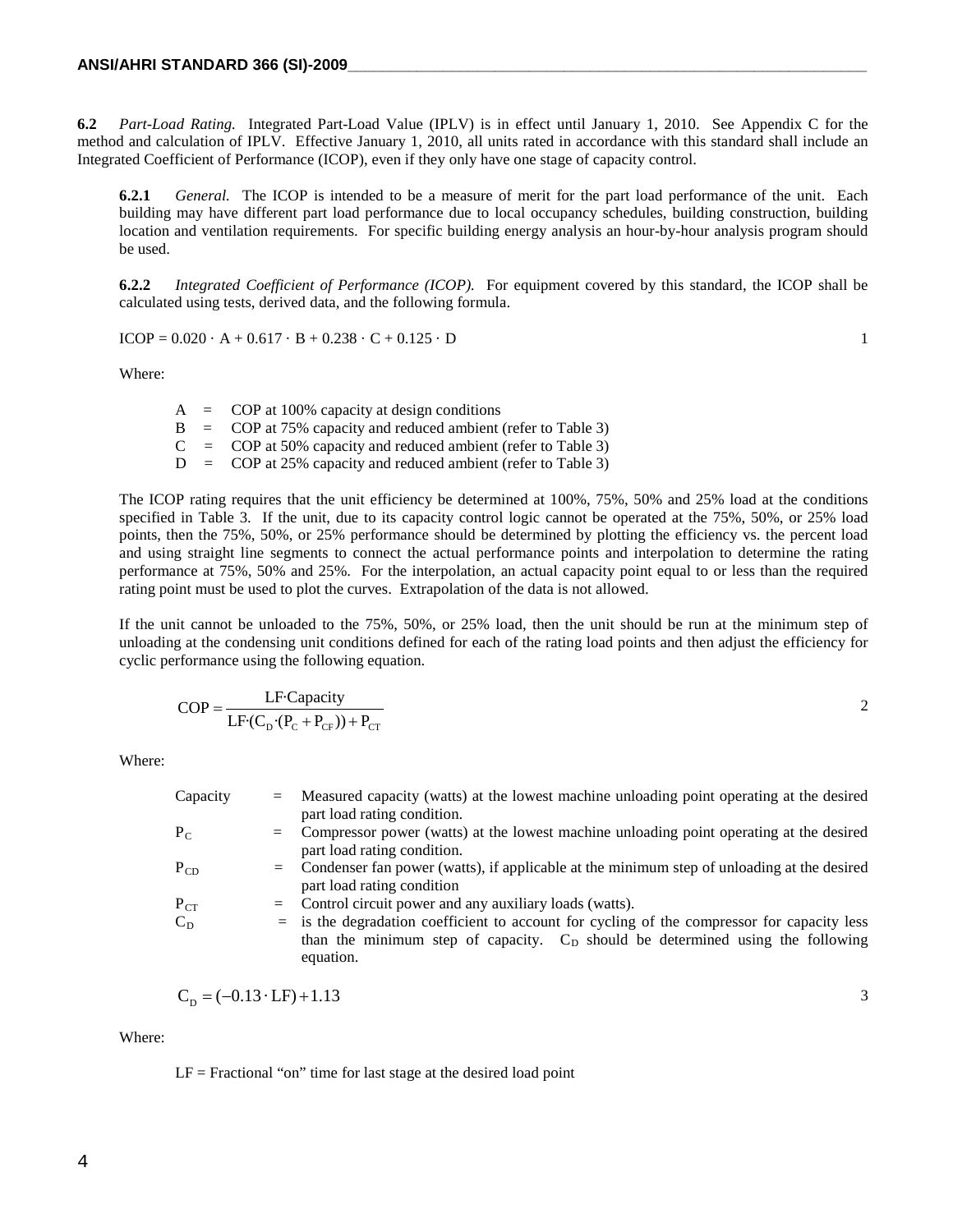$$
LF = \frac{\left(\frac{\% \text{Load}}{100}\right) \cdot (\text{Full Load Unit Net Capacity})}{\text{Part Load Unit Net Capacity}}
$$

 $\%$ Load = Standard rating point, i.e. 75%, 50%, 25%.

|                                                                            | <b>Table 3. ICOP Part-Load Rating Conditions</b>                                        |
|----------------------------------------------------------------------------|-----------------------------------------------------------------------------------------|
| <b>CONDITIONS</b>                                                          | $\rm ^{\circ}C$                                                                         |
| <b>Refrigerant Entering Condensing Unit (For All Units)</b>                |                                                                                         |
| Suction Mid-Point Temperature <sup>2</sup><br>Return Gas Temperature       | 7.0<br>15.5                                                                             |
| <b>Condenser (Air-Cooled)</b>                                              |                                                                                         |
| Entering Dry-Bulb Temperature and Dry-Bulb Temperature<br>Surrounding Unit | For $\%$ Load $> 44.4\%$ ,<br>Outdoor Air Temperature (OAT) = $0.30 \cdot %$ Load + 5.0 |
|                                                                            | For %Load $\leq$ 44.4 %, OAT = 18.3                                                     |
| Condenser Airflow rate $(m^3/s)$                                           | Note 1                                                                                  |
| <b>Condenser (Water-Cooled)</b>                                            |                                                                                         |
| Condenser Entering Water Temperature (EWT)                                 | For %Load > 34.8%, EWT = $0.256 \cdot %$ Load + 3.8                                     |
|                                                                            | For %Load $\leq$ 34.8%, EWT = 12.8                                                      |
| Condenser Water Flow Rate (L/s)                                            | <b>Full Load Flow</b>                                                                   |
| <b>Condenser (Evaporatively-Cooled)</b>                                    |                                                                                         |
| Entering Wet-Bulb (EWB) Temperature                                        | For % Load $> 36.6\%$ .<br>$EWB = 0.19 \cdot %$ Load + 4.4                              |
|                                                                            | For % Load $\leq$ 36.6%, EWB = 11.6                                                     |

**NOTES:**

1 Adjust condenser airflow as required by the unit controls for head pressure control.

2 For refrigerants with a glide, the mid-point saturated suction temperature is the average of the bubble point and dew point.

#### **6.2.3** *Example calculations.*

Example 1 – Condensing unit has proportional capacity control and capable of being run at the 75%, 50%, and 25% rating points.

The following data was obtained from actual unit measurements.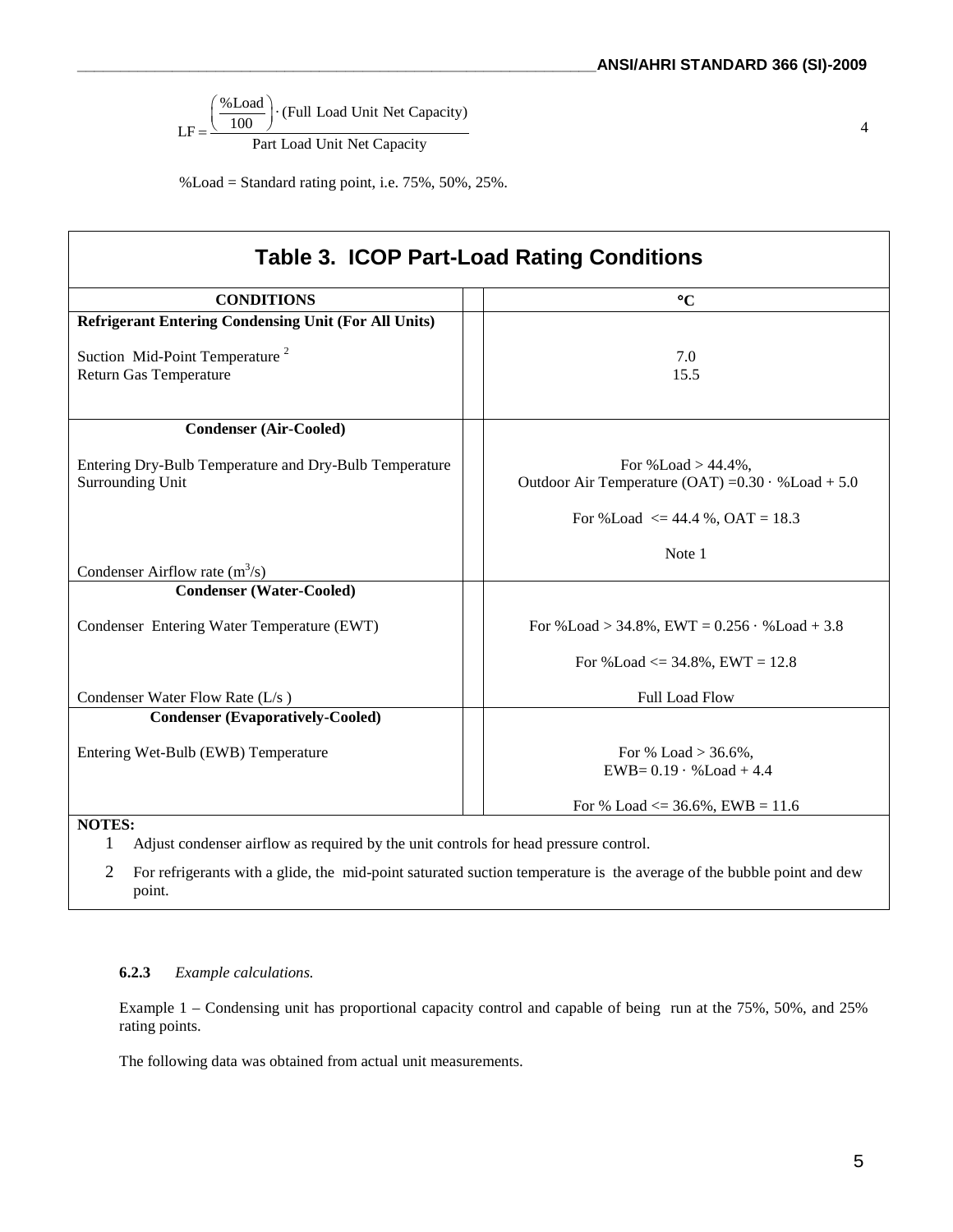#### **ANSI/AHRI STANDARD 366 (SI)-2009\_\_\_\_\_\_\_\_\_\_\_\_\_\_\_\_\_\_\_\_\_\_\_\_\_\_\_\_\_\_\_\_\_\_\_\_\_\_\_\_\_\_\_\_\_\_\_\_\_\_\_\_\_\_\_\_\_\_\_\_**

| Stage | Ambient         | Actual %<br>Load | Saturated<br>Suction | Capacity | Compr.<br>$(P_C)$ | Cond. Fan<br>$(P_{CF})$ | Control<br>$(P_{CT})$ | <b>COP</b> |
|-------|-----------------|------------------|----------------------|----------|-------------------|-------------------------|-----------------------|------------|
|       | $\rm ^{\circ}C$ | Capacity         | $\rm ^{\circ}C$      | W        | W                 | W                       | W                     | W/W        |
|       | 35.0            | 100              |                      | 141,187  | 43,535            | 2,100                   | 100                   | 3.09       |
| 3     | 27.5            | 75               |                      | 105,889  | 28,731            | 2,100                   | 100                   | 3.42       |
| 2     | 20.0            | 50               |                      | 70.593   | 17,791            | 2,100                   | 100                   | 3.53       |
|       | 18.3            | 25               | $\mathbf{r}$         | 35,296   | 9,491             | 2,100                   | 100                   | 3.02       |

ICOP =  $(0.02 \cdot 3.09) + (0.617 \cdot 3.42) + (0.238 \cdot 3.53) + (0.125 \cdot 3.02) = 3.39$ 

Example 2 – Condensing unit has a single stage of capacity.

The following data was obtained from the actual unit measurements.

| Stage | Ambient         | Actual %<br>Load | Saturated<br>Suction | Capacity | Compr.<br>$(P_C)$ | Cond. Fan<br>$(P_{CF})$ | Control<br>$(P_{CT})$ | <b>COP</b> |
|-------|-----------------|------------------|----------------------|----------|-------------------|-------------------------|-----------------------|------------|
|       | $\rm ^{\circ}C$ | Capacity         | $\rm ^{\circ}C$      | W        | W                 | W                       | W                     | W/W        |
|       | 35.0            | 100              |                      | 141,187  | 43,535            | 2,100                   | 100                   | 3.09       |
|       | 27.5            | 98.8             |                      | 139,540  | 38,877            | 2,100                   | 100                   | 3.40       |
|       | 20.0            | 100.3            |                      | 141,666  | 35,261            | 2,100                   | 100                   | 3.78       |
|       | 18.3            | 98.7             |                      | 139,413  | 35,475            | 2,100                   | 100                   | 3.70       |

The unit cannot unload to the 75%, 50%, or 25% points so tests were run with the compressor on at the ambients specified for 75%, 50%, and 25%

Using this data you then can calculate the Load Factor (LF) and the C<sub>D</sub> factors, then calculate the adjusted performance for the 75%, 50%, and 25% points, and calculate the ICOP as shown in the following.

| Stage | Ambient         | Actual % | Capacity | Compr.  | Cond. Fan  | Control    | <b>COP</b> | $C_D$ | LF    |
|-------|-----------------|----------|----------|---------|------------|------------|------------|-------|-------|
|       |                 | Load     |          | $(P_C)$ | $(P_{CF})$ | $(P_{CT})$ |            |       |       |
|       | $\rm ^{\circ}C$ | Capacity | W        | W       | W          | W          | W/W        |       |       |
|       | 35.0            | 100.0    | 141,187  | 43,535  | 2,100      | 100        | 3.09       |       |       |
|       | 27.5            | 98.8     | 139,540  | 38,877  | 2,100      | 100        | 3.40       |       |       |
|       |                 | 75.0     |          |         |            |            | 3.29       | 1.032 | 0.759 |
|       | 20.0            | 100.3    | 141,666  | 35,261  | 2,100      | 100        | 3.78       |       |       |
|       |                 | 50.0     |          |         |            |            | 3.54       | 1.065 | 0.498 |
|       | 18.3            | 98.7     | 139,413  | 35,475  | 2,100      | 100        | 3.70       |       |       |
|       |                 | 25.0     |          |         |            |            | 3.35       | 1.097 | 0.253 |

The following is an example of the CD calculation for the 50% point.

$$
LF = \frac{\left(\frac{50}{100}\right) \cdot 141,187}{141,666} = .498
$$

$$
C_p = (-0.13 \cdot 0.498) + 1.13 = 1.065
$$

$$
COP_{50\%} = \frac{0.498 \cdot 141,666}{0.498 \cdot [1.065 \cdot (35,261 + 2,100)] + 100}
$$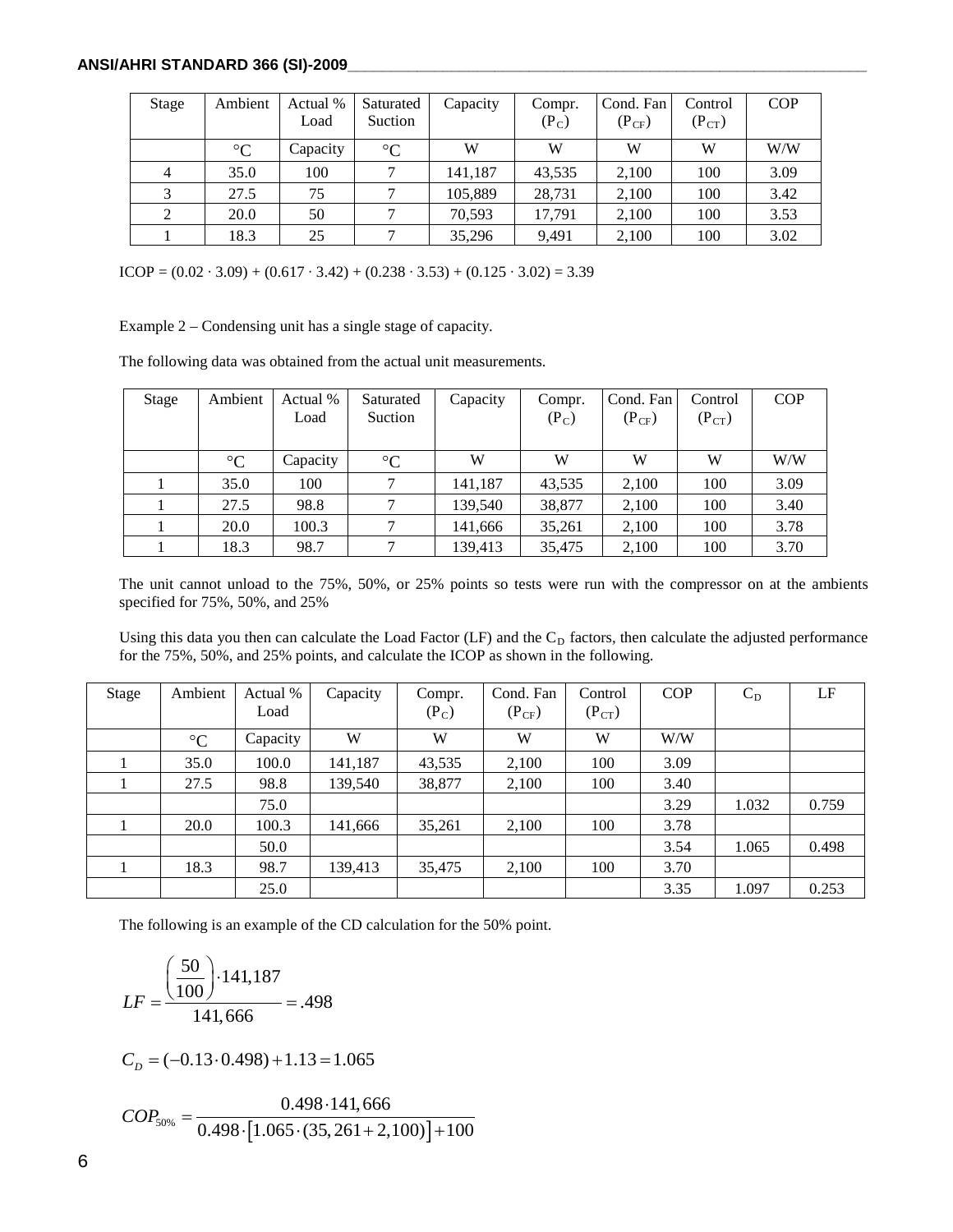Using these types of calculations for the 75%, 50%, and 25% points you can then calculate the ICOP.

$$
ICOP = (0.02 \cdot 3.09) + (0.617 \cdot 3.29) + (0.238 \cdot 3.54) + (0.125 \cdot 3.35) = 3.35
$$

Example 3 – Condensing unit has 2 stages of capacity.

The following data was obtained from actual unit measurements.

| Stage | Ambient         | Actual % | Saturated       | Capacity | Compr.  | Cond. Fan  | Control    | <b>COP</b> |
|-------|-----------------|----------|-----------------|----------|---------|------------|------------|------------|
|       |                 | Load     | Suction         |          | $(P_C)$ | $(P_{CF})$ | $(P_{CT})$ |            |
|       | $\rm ^{\circ}C$ | Capacity | $\rm ^{\circ}C$ | W        | W       | W          | W          | W/W        |
| 2     | 35.0            | 100      |                 | 141,187  | 43,535  | 2,100      | 100        | 3.09       |
|       | 20.9            | 52.9     |                 | 74,656   | 15,682  | 2,100      | 100        | 4.17       |
|       | 20.0            | 53.2     |                 | 75,125   | 17,125  | 2,100      | 100        | 3.89       |
|       | 18.3            | 53.5     |                 | 75.477   | 16,250  | 2,100      | 100        | 4.09       |

We can use the 52.9% point and 100% point to interpolate for the 75% point, but will have to calculate the  $C<sub>D</sub>$  factor for the 50% and 25% points as shown in the following table.

| Stage | Ambient         | Actual %<br>Load | Capacity | Compr.<br>$(P_C)$ | Cond. Fan<br>$(P_{CF})$ | Control<br>$(P_{CT})$ | <b>COP</b> | $C_D$ | LF    |
|-------|-----------------|------------------|----------|-------------------|-------------------------|-----------------------|------------|-------|-------|
|       | $\rm ^{\circ}C$ | Capacity         | W        | W                 | W                       | W                     | W/W        |       |       |
| 2     | 35.0            | 100.0            | 141,187  | 43,535            | 2,100                   | 100                   | 3.09       |       |       |
|       | 20.9            | 52.9             | 74,656   | 15,682            | 2,100                   | 100                   | 4.17       |       |       |
|       |                 | 75.0             |          |                   |                         |                       | 3.66       |       |       |
|       | 20.0            | 53.2             | 75,125   | 17,125            | 2,100                   | 100                   | 3.89       |       |       |
|       |                 | 50.0             |          |                   |                         |                       | 3.85       | 1.008 | 0.940 |
|       | 18.3            | 53.5             | 75,477   | 16,250            | 2,100                   | 100                   | 4.09       |       |       |
|       |                 | 25.0             |          |                   |                         |                       | 3.81       | 1.069 | 0.468 |

Using the above calculations we can then calculate the ICOP

ICOP =  $(0.02 \cdot 3.09) + (0.617 \cdot 3.66) + (0.238 \cdot 3.85) + (0.125 \cdot 3.81) = 3.71$ 

**6.3** *Tolerances.* To comply with this standard, measured test results shall not be less than 95% of Published Ratings for Cooling Capacity and Coefficient of Performance (COP). Results shall not be less than 90% of Published Ratings for ICOP or IPLV.

#### **Section 7. Minimum Data Requirements for Published Ratings**

**7.1** *Minimum Data Requirements for Published Ratings.* As a minimum, Published Ratings shall consist of the following information:

- a. Single Number Rating Cooling Capacity, kW
- b. Single Number Rating Coefficient of Performance, COP
- c. Integrated Coefficient of Performance, ICOP (effective 1 January 2010) or Integrated Part-Load Value (IPLV) (effective through December 31, 2009)

All claims to ratings within the scope of this standard shall include the statement "Rated in accordance with AHRI Standard 366 (SI)". All claims to ratings outside the scope of this standard shall include the statement "Outside the scope of AHRI Standard 366 (SI)". Wherever Application Ratings are published or printed, they shall include a statement of the conditions at which the ratings apply.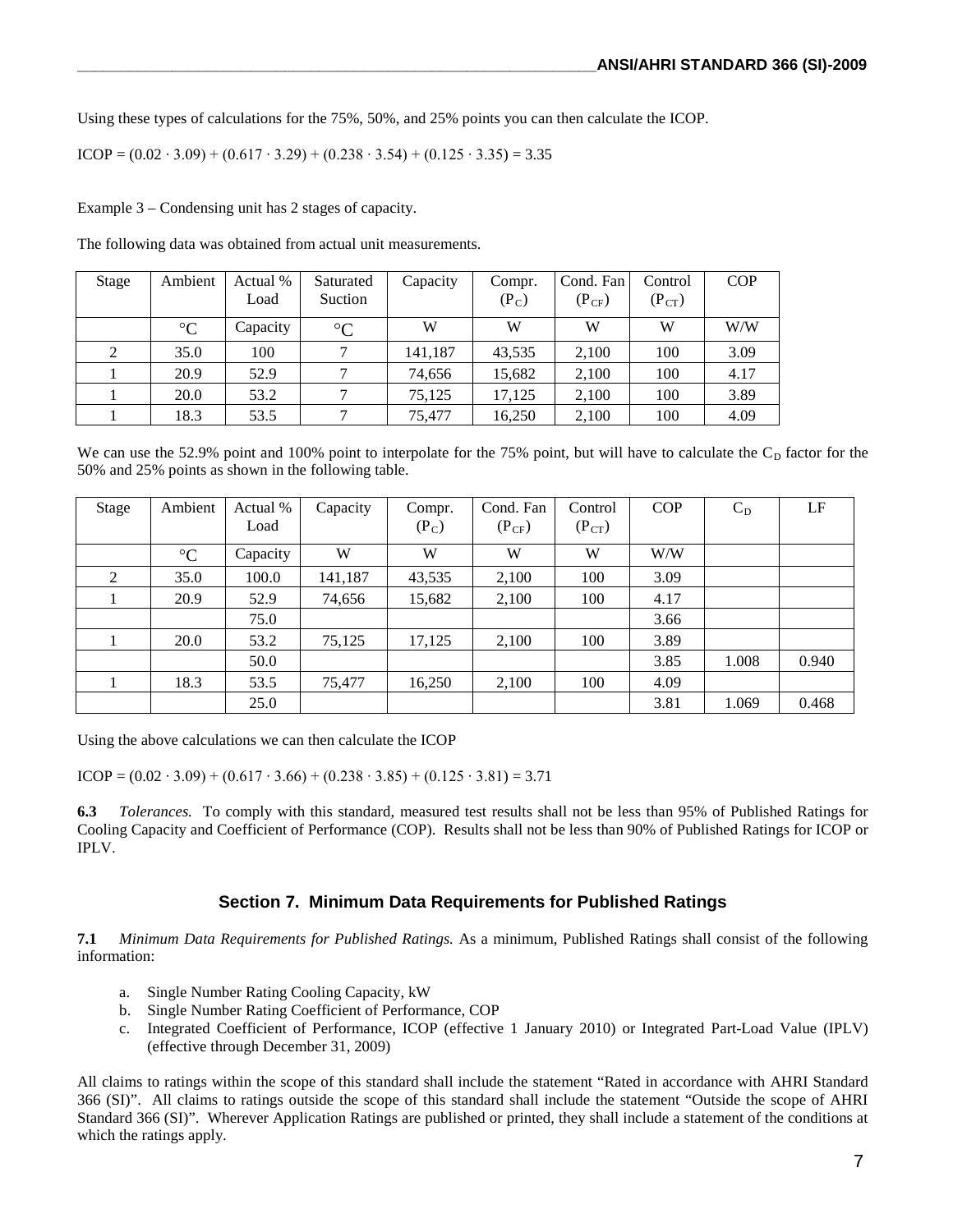#### **Section 8. Operating Requirements**

**8.1** *Operating Requirements*. To comply with this standard, any production Commercial and Industrial Unitary Air-Conditioning Condensing Unit shall meet the requirements detailed herein.

**8.2** *Maximum Operating Conditions Test*. Commercial and Industrial Unitary Air-Conditioning Condensing Units shall be designed and produced to pass the following maximum operating conditions tests. For multi-capacity units, this test shall be conducted with the unit's controls set for maximum capacity.

#### **8.2.1** *Temperature Conditions.*

*For all units:*

Air temperature surrounding unit ......................... 46.0 °C dry-bulb (For units or portions thereof intended to be installed only indoors, this temperature may be reduced to 35.0 °C dry-bulb.)

Refrigerant Entering Condensing Unit

Suction Dew Point temperature......................... 10.0 °C

Return gas temperature...................................... 18.0 °C

*For water-cooled units:*

Water temperature entering condenser.............. 32.0 °C

Water temperature leaving condenser ............... 38.0 °C

*For air-cooled units:*

Outside air temperature. .................................... 46.0 °C dry-bulb (and 24.0 °C wet-bulb when condensate is rejected to the condenser air stream) at the standard condenser air flow rate specified and stated by the manufacturer.

*For evaporatively-cooled units:*

Outside air temperature ..................................... 38.0 °C dry-bulb 27.0 °C wet-bulb

Make-up water temperature............................... 32.0 °C

**8.2.2** *Voltages.* Tests shall be conducted at the Range B minimum and maximum utilization voltages from AHRI Standard 110, Table 1, based on the unit's nameplate rated voltage(s). These voltages shall be supplied at the unit's service connection and at rated frequency. A lower minimum or a higher maximum voltage shall be used, if listed, on the nameplate.

#### **8.2.3** *Procedure.*

**8.2.3.1** The condensing unit shall be operated continuously for two hours at the temperature conditions and voltage(s) specified.

**8.2.3.2** All power to the condensing unit shall be interrupted for a period sufficient to cause the compressor to stop (not to exceed five seconds) and then be restored.

#### **8.2.4** *Requirements.*

**8.2.4.1** During both tests, the condensing unit shall operate without failure of any of its parts.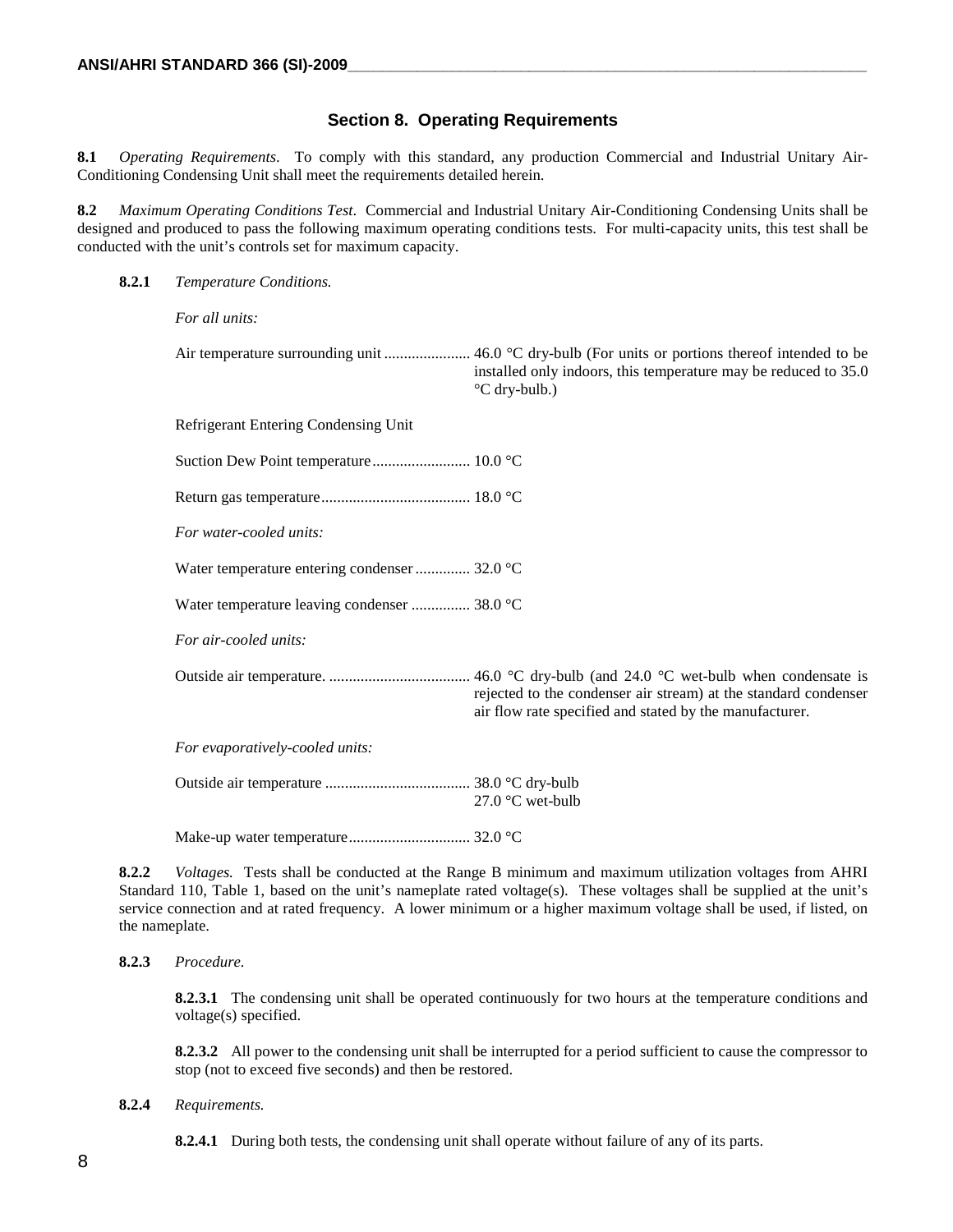**8.2.4.2** The unit shall resume continuous operation within one hour of restoration of power and shall then operate continuously for one hour. Operation and resetting of safety devices prior to establishment of continuous operation is permitted.

**8.2.4.3** Units with water-cooled condensers shall operate at maximum conditions with a water-pressure drop not to exceed 100 kPa, measured across the unit.

**8.3** *Tolerances.* The conditions for the tests outlined in Section 8.2 are average values subject to tolerances of  $\pm$  0.6 °C for air wet-bulb and dry-bulb temperatures,  $\pm 0.3$  °C for water temperatures, and  $\pm 1.0$ % of the readings for specified voltages.

#### **Section 9. Marking and Nameplate Data**

**9.1** *Marking and Nameplate Data*. As a minimum, the nameplate shall include the manufacturer's name, model designation, and electrical characteristics.

Nameplate voltages for 60 Hertz systems shall include one or more of the equipment nameplate voltage ratings shown in Table 1 of AHRI Standard 110. Nameplate voltages for 50 Hertz systems shall include one or more of the utilization voltages shown in Table 1 of IEC Standard 60038.

#### **Section 10. Conformance Conditions**

**10.1** *Conformance*. While conformance with this standard is voluntary, conformance shall not be claimed or implied for products or equipment within the standard's *Purpose* (Section 1) and *Scope* (Section 2) unless such product claims meet all of the requirements of the standard and all of the testing and rating requirements are measured and reported in complete compliance with the standard. Any product that has not met all of the requirements of the standard shall not reference, state, or acknowledge the standard in any written, oral, or electronic communication.